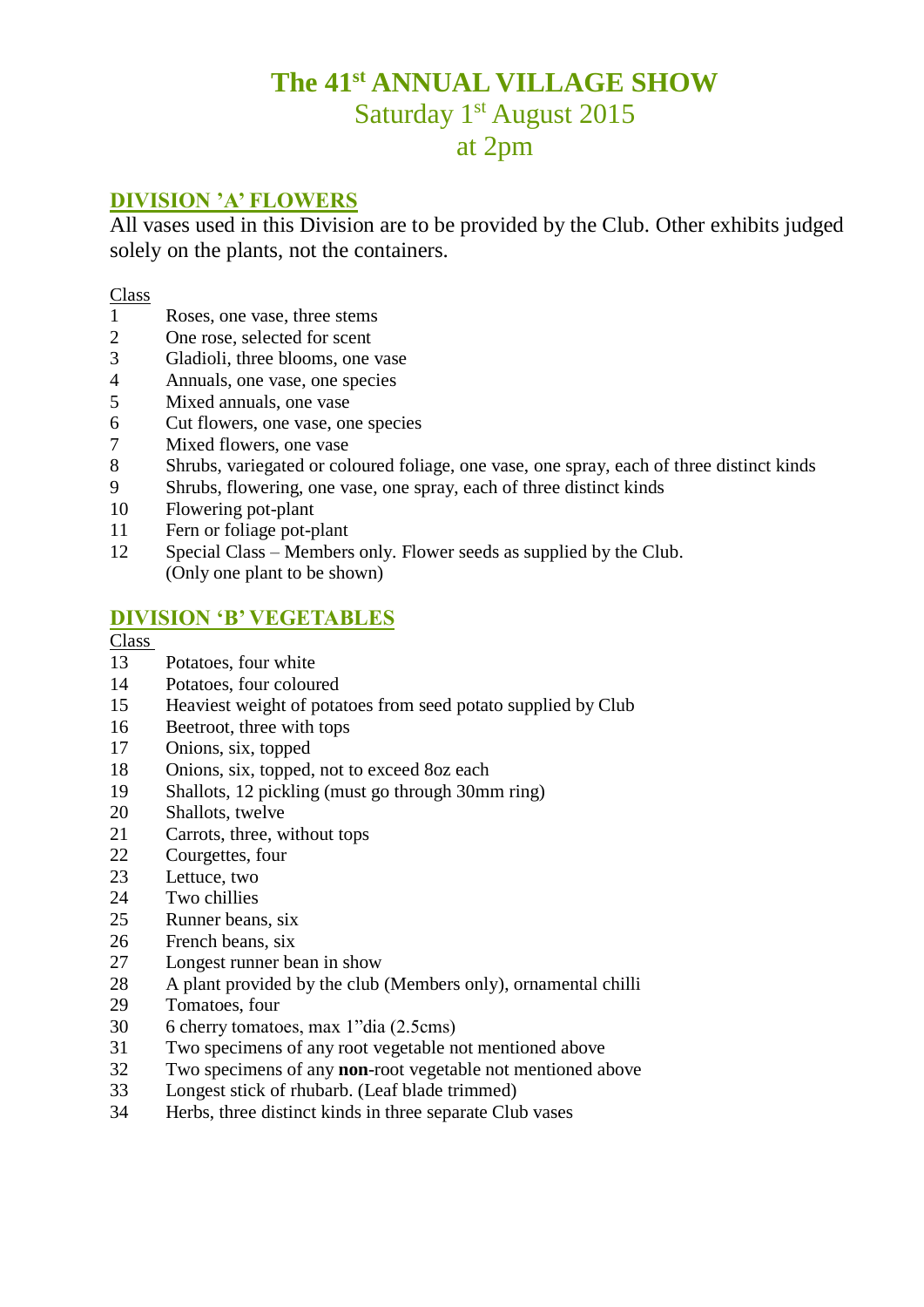# **DIVISION 'C' FRUIT**

Class

- A plate of soft fruit, any one variety
- A plate of Tree fruits
- A plate of 4 apples

# **DIVISION 'D' FLOWER ARRANGING** (must be **FRESH** flowers)

## Class

- Rugby World Cup (Not to exceed 45cms [18ins])
- An arrangement in a tea pot
- Foliage arrangement (Not to exceed 45cms [18ins])

# **DIVISION 'E' COOKERY AND PRESERVES**

#### Class

- Six Cherry Scones
- Two Scotch Eggs .
- A Child's Birthday Cake: judged on decoration only)
- A 7", three egg, Victoria Sponge Sandwich
- A Cake. To a specified recipe to be found in the Newsletter or at the Post office or on the website: geddington.net
- A Savoury Flan
- A 1lb Soda bread Loaf
- Approx 1lb homemade jam
- Approx ½ lb homemade jelly
- Approx 1lb homemade marmalade
- Approx ½ lb homemade lemon curd
- 1 jar homemade Chutney or Pickle (minimum age 6 weeks)

# **DIVISION 'F' HANDICRAFT**

- Class
- Any hand knitted garment or set of garments
- A knitted toy
- A Greetings Card, any medium, max. 18 x13cms (7" x 5")
- Embroidery, any kind excluding Class 57
- Counted Stitch Work
- A painting
- An item of any soft craft not specified above
- An item of any hard craft
	- A). Wood work
	- B) Jewellery
	- C). Any Other

#### **All exhibits in the Handicraft Division must be hand worked by the entrant and have been completed within the last 12 months.**

### **DIVISION 'G' PHOTOGRAPHY** *(Children's and young people's entries FREE)*

Prints only, black & white, or colour. Maximum size 18 x 13cms (7 x 5inches). Prints must be unmounted. Black & white and colour will be judged separately. Digitally produced photographs will be accepted

Class

- Our Village
- Wild Flowers
- River Life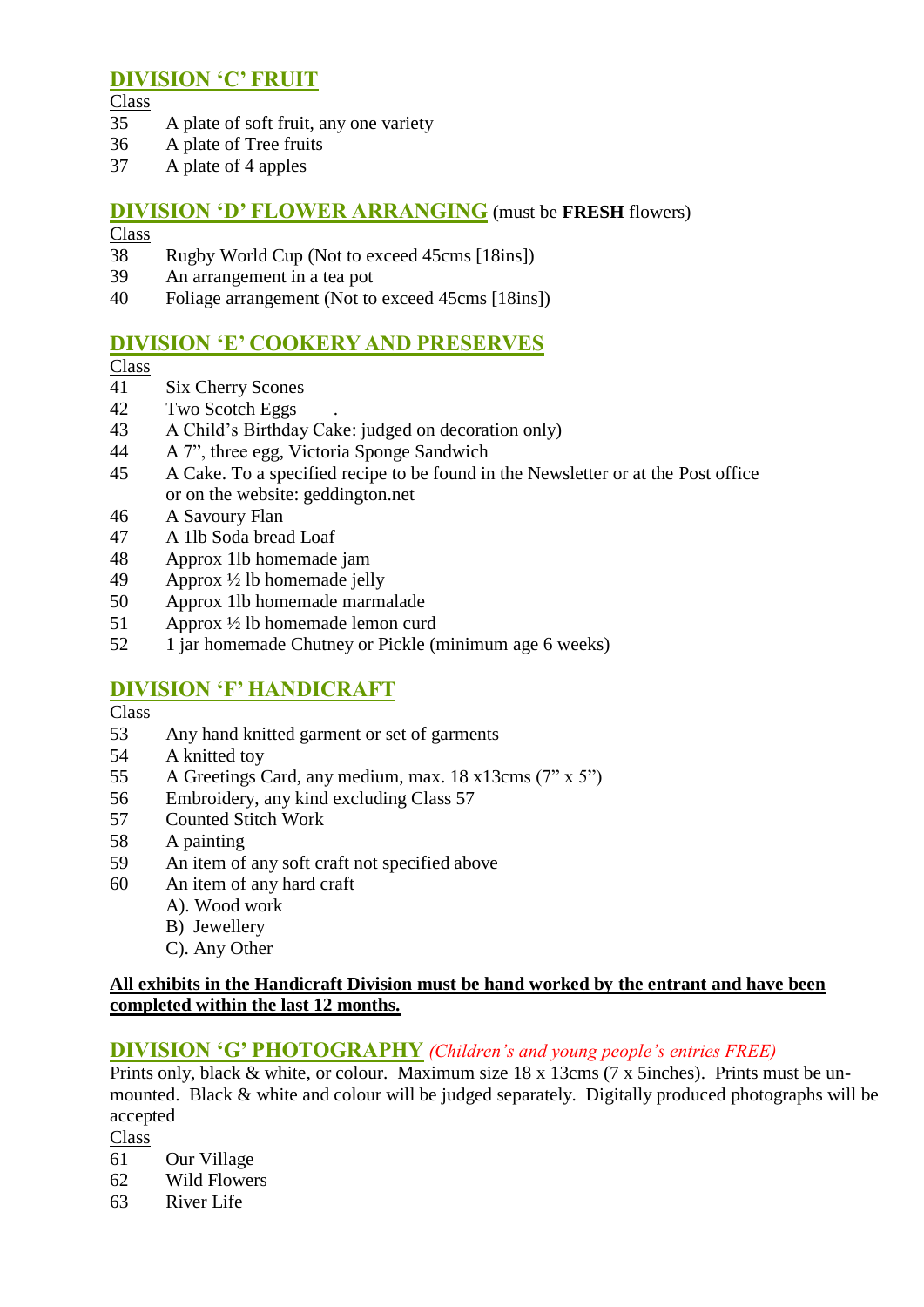# **DIVISION 'H' FOR CHILDREN AND YOUNG PEOPLE** *(Entries FREE)*

*Please note: Children can enter any of the above classes, not just those specifically for children*

**Class** 

64 Photography: Why I love my village

Sunflower Competition: Seeds provided by the club 65a Tallest Sunflower: Pre School 65b Tallest Sunflower Primary School *Entrants to take a photograph of the sunflower in situ with child's name and plant's height written on the back*.

66a Largest Sunflower Head Pre School 66b Largest Sunflower Head Primary School *Sunflower head to be cut and displayed at the show. Petal to petal measurement*

| 67a Miniature Garden                                                | Pre School                                                                          |
|---------------------------------------------------------------------|-------------------------------------------------------------------------------------|
| 67b Miniature Garden                                                | <b>Primary School</b>                                                               |
|                                                                     | A garden to be created in e.g. a plastic tray or cardboard box, no bigger than 30 x |
| 30cm, majority of natural materials e.g. moss, stones, flowers etc. |                                                                                     |

68 Finger Painting, a Garden Scene Pre School

- 69a Scarecrow: any design! Primary School
- 69b Scarecrow: any design Young Adult

*It is requested that scarecrows are donated after the show to the Geddington Brick Garden for display*.

| 70a Cupcakes: 2, to be judged on decoration only<br>70b Cupcakes: 2, to be judges on decoration only | Primary<br>Young Adult |
|------------------------------------------------------------------------------------------------------|------------------------|
| <b>71. I</b> . <b>T</b> <i>A</i> <b><i>A A A</i> 1. 1. 1. 1. 1. 1.</b>                               |                        |

- 71a Jam Tarts 4, to be judged on taste Primary
- 71b Jam Tarts 4, to be judged on taste Young Adult